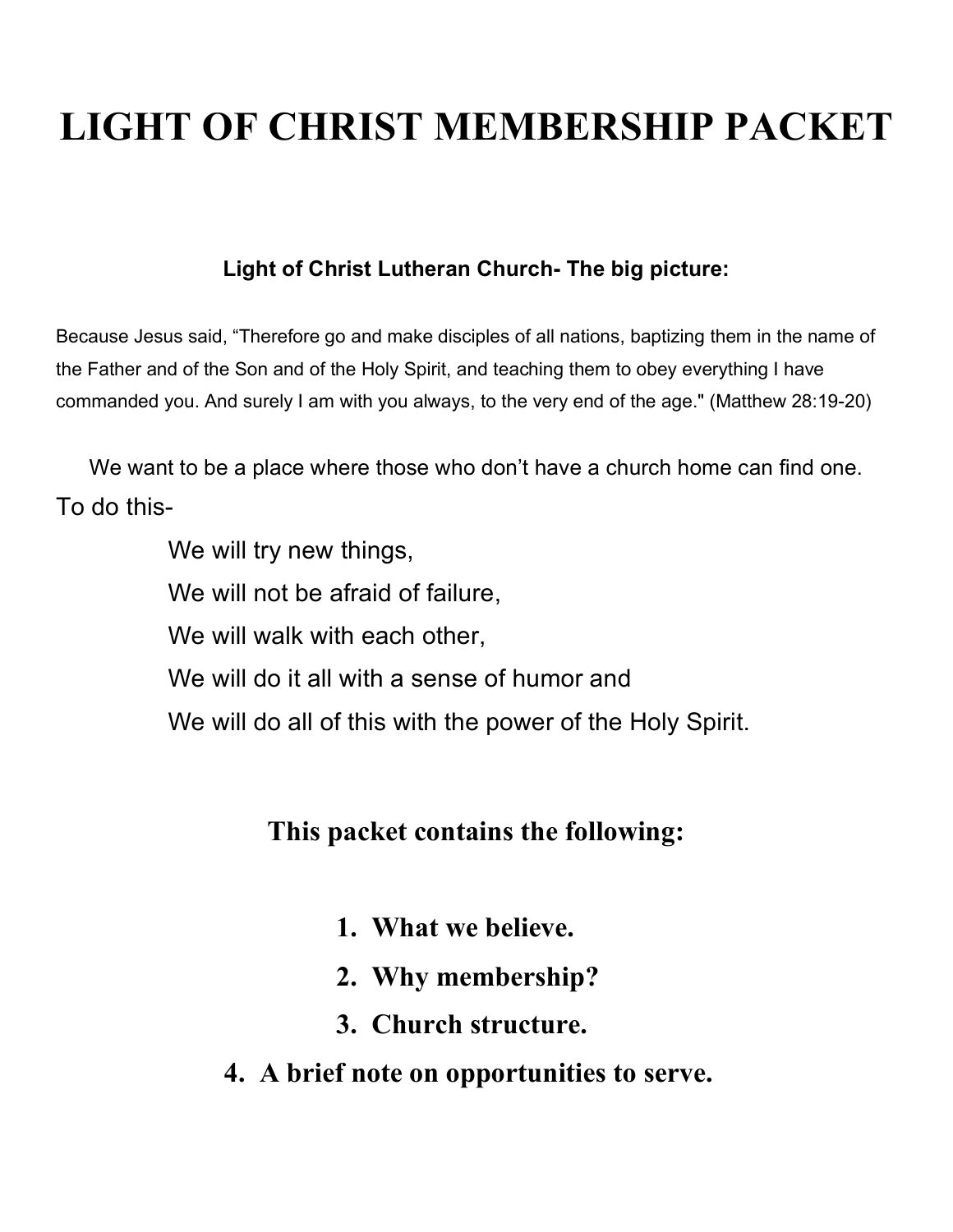### *WHAT WE BELIEVE:*

Light of Christ Lutheran Church begins with Jesus Christ. Jesus is bringing us to be his disciples. We are a Bible-based Christian congregation. We believe that the Bible is God's Word, a Word that begins and ends with Jesus.

We believe in the one true God, who has revealed Himself as Father, Son, and Spirit. We believe that humankind, created perfectly, went against God's will and brought sin into the world. Since then, all people have inherited that sin and are born sinful. We believe that people cannot save themselves by their good works. We believe that in order to save us, God sent His Son into the world. Jesus is both true God and true man. He lived to fulfill God's Law for us, died on the cross to pay the penalty that our sins deserved, and rose from the dead so that we might have eternal life. He ascended into heaven, and will come again to take all believers to Himself. We believe that because of Jesus' death, God declares a person righteous and forgiven.

All those who believe in Jesus as Savior and are baptized will be saved. We believe that this faith in Jesus is a gift of God, given by the power of the Holy Spirit.

We believe that God uses the Bible and the Sacraments of Baptism and the Lord's Supper to reveal Himself and apply His grace and forgiveness to us. Our worship, therefore, centers around these things.

We also confess the following creeds, plus the Athanasian creed, along with Christians from all backgrounds and places:

#### **APOSTLE'S CREED:**

I believe in God the Father almighty, Maker of heaven and earth

and in Jesus Christ, his only Son our Lord; who was conceived by the Holy Spirit, born of the Virgin Mary, suffered under Pontius Pilate, was crucified, died and was buried; he descended into hell; the third day he rose again from the dead; he ascended into heaven, and sits at the right hand of God, the Father Almighty; from thence he will come to judge the living and the dead.

I believe in the Holy Spirit; the holy Christian Church, the communion of saints; the forgiveness of sins; the resurrection of the body; and the life everlasting. Amen.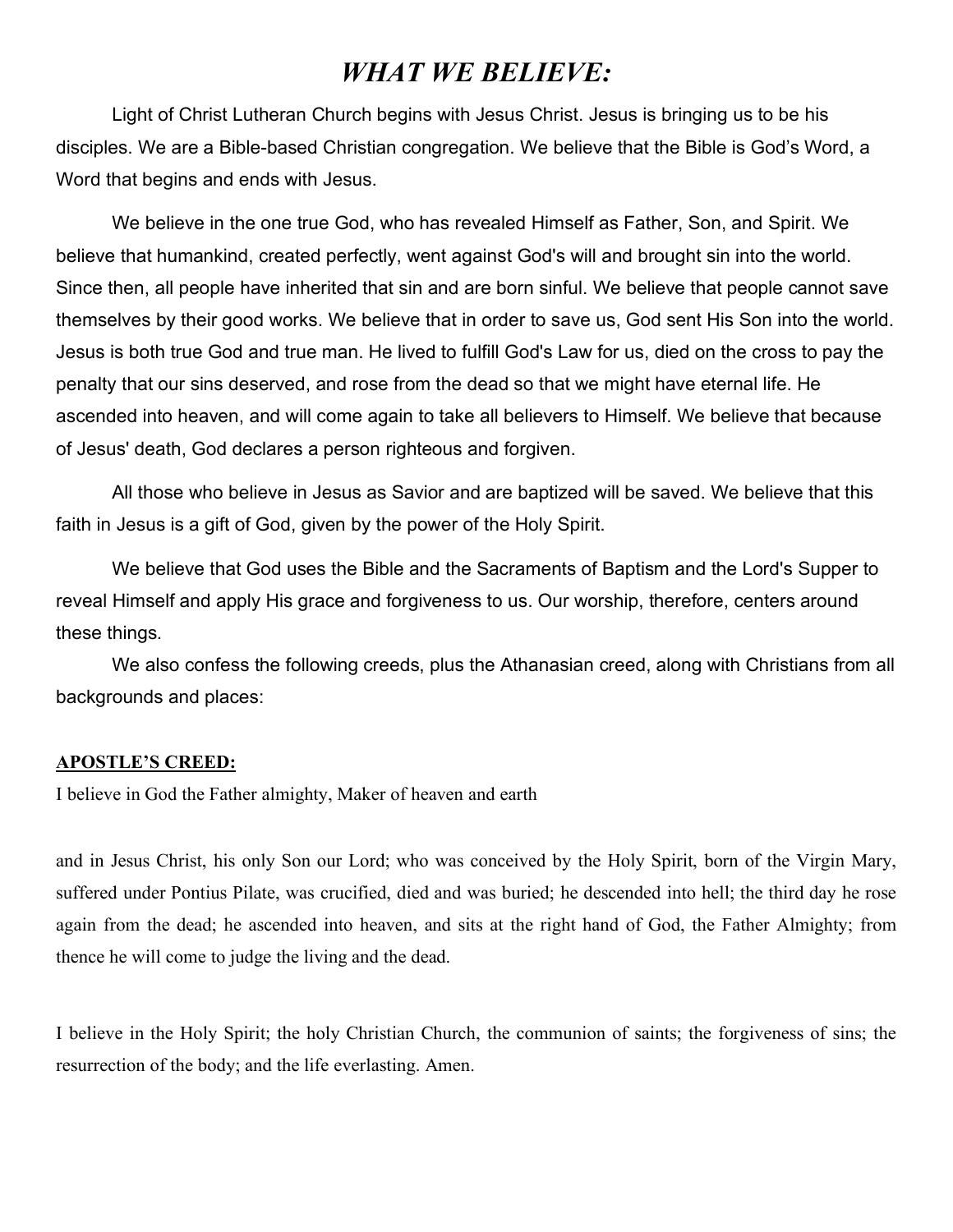#### **NICENE CREED**

I believe in one God, the Father Almighty, maker of heaven and earth and of all things visible and invisible.

And in one Lord Jesus Christ, the only-begotten Son of God, begotten of his Father before all worlds, God of God, Light of Light, very God of very God, begotten, not made, being of one substance with the Father, by whom all things were made; who for us men and for our salvation came down from heaven and was incarnate by the Holy Spirit of the virgin Mary and was made man; and was crucified also for us under Pontius Pilate. He suffered and was buried. And the third day he rose again according to the Scriptures and ascended into heaven and sits at the right hand of the Father. And he will come again with glory to judge both the living and the dead, whose kingdom will have no end.

And I believe in the Holy Spirit, the Lord and giver of life, who proceeds from the Father and the Son, who with the Father and the Son together is worshiped and glorified, who spoke by the prophets. And I believe in one holy Christian and apostolic Church, I acknowledge one Baptism for the remission of sins and I look for the resurrection of the dead and the life of the world to come. Amen.

#### **HOLY COMMUNION**

As Christians we believe Jesus Christ's body and blood are joined together with the Bread and Wine in the Sacrament; given to us for the forgiveness of sins, the strengthening of our faith, and as an expression of the unity of our faith. Those who profess this faith, are baptized, penitent, and acknowledge Christ as their Savior are welcome to participate in the Sacrament with us.

#### **HOLY BAPTISM**

As Christians we believe that those who believe and are baptized have eternal life. Jesus gives us the command to go and baptize all people. Baptism unites us with Jesus Christ's death and resurrection. We believe this promise is for everyone; man, woman and child.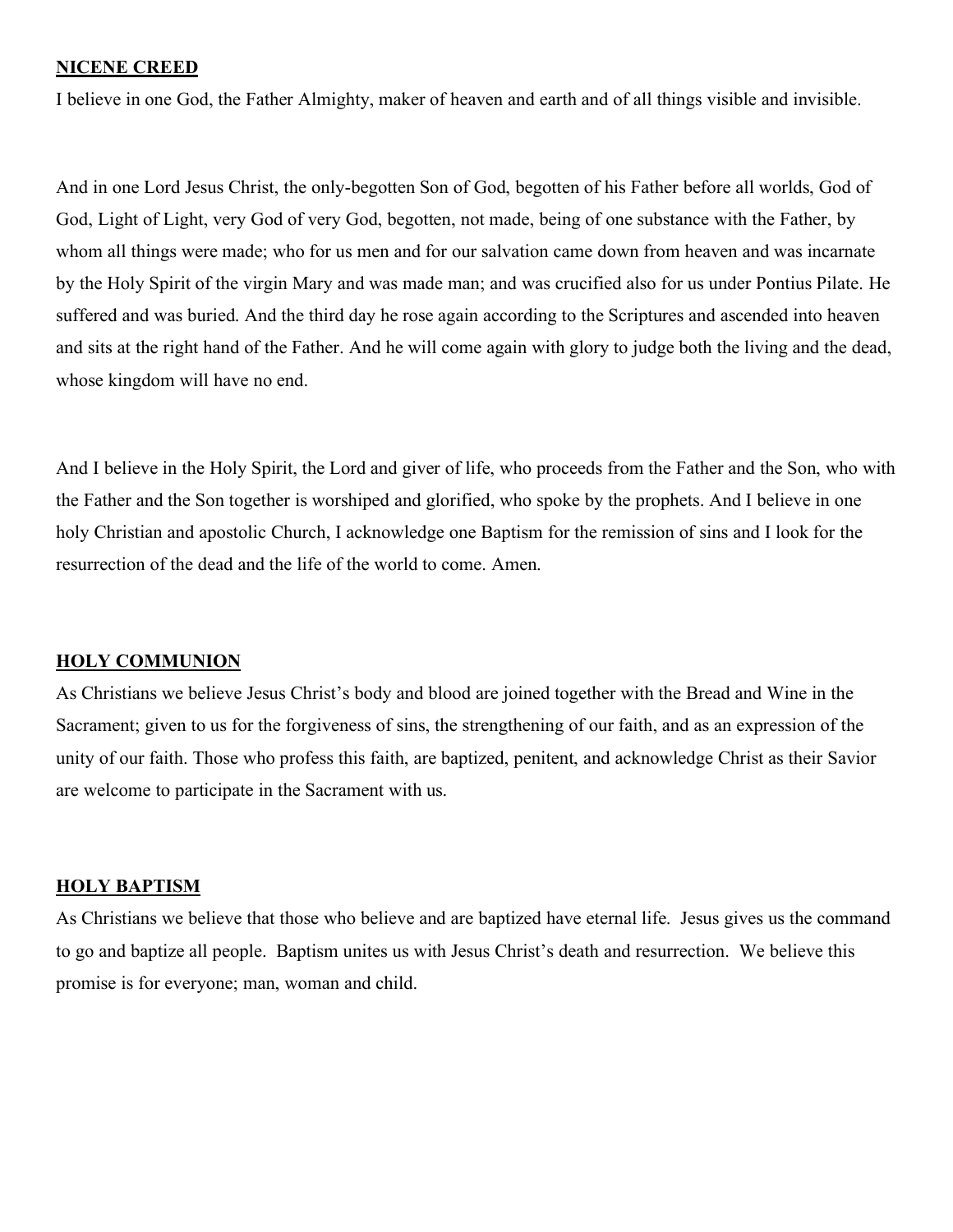# *2. WHY MEMBERSHIP?*

The difference between attenders and members can be summed up in one word: **Commitment.**

**A.** Membership says, "I accept responsibility for <sup>a</sup> group of fellow believers in the family of God," and that's God's plan as well. You want to be part of a group of believers who pray for each other, support each other and help each other grow through worship, Bible study and ministry.

### **Galatians 6:1-2**

Brothers, if someone is caught in a sin, you who are spiritual should restore him gently. But watch yourself, or you also may be tempted. Carry each other's burdens, and in this way you will fulfill the law of Christ.

### **Galatians 6:10**

Therefore, as we have opportunity, let us do good to all people, especially to those who belong to the family of believers.

**B.** Membership says, "I am accountable to mature believers in Christ for my walk with God." Christians want to receive guidance, equipping and help as necessary to remain on target. You don't want to go it alone in your Christian walk.

### **Hebrews 13:7**

Remember your leaders, who spoke the word of God to you. Consider the outcome of their way of life and imitate their faith.

### **Matthew 18:15-17**

"If your brother sins against you, go and show him his fault, just between the two of you. If he listens to you, you have won your brother over. But if he will not listen, take one or two others along, so that 'every matter may be established by the testimony of two or three witnesses.' If he refuses to listen to them, tell it to the church; and if he refuses to listen even to the church, treat him as you would a pagan or a tax collector.

### **Matthew 18:19-20**

For where two or three come together in my name, there am I with them."

**C.** Membership says, "I accept responsibility for how things are done here," and God says that's how it should be. Members vote on budgets, issuing calls and have an impact on the shape and direction of the church's mission.

### **1 Corinthians 12:20-27**

There are many parts, but one body. The eye cannot say to the hand, "I don't need you!" And the head cannot say to the feet, "I don't need you!" On the contrary, those parts of the body that seem to be weaker are indispensable, and the parts that we think are less honorable we treat with special honor. And the parts that are unpresentable are treated with special modesty, while our presentable parts need no special treatment. But God has combined the members of the body and has given greater honor to the parts that lacked it, so that there should be no division in the body, but that its parts should have equal concern for each other. If one part suffers, every part suffers with it; if one part is honored, every part rejoices with it. Now you are the body of Christ, and each one of you is a part of it.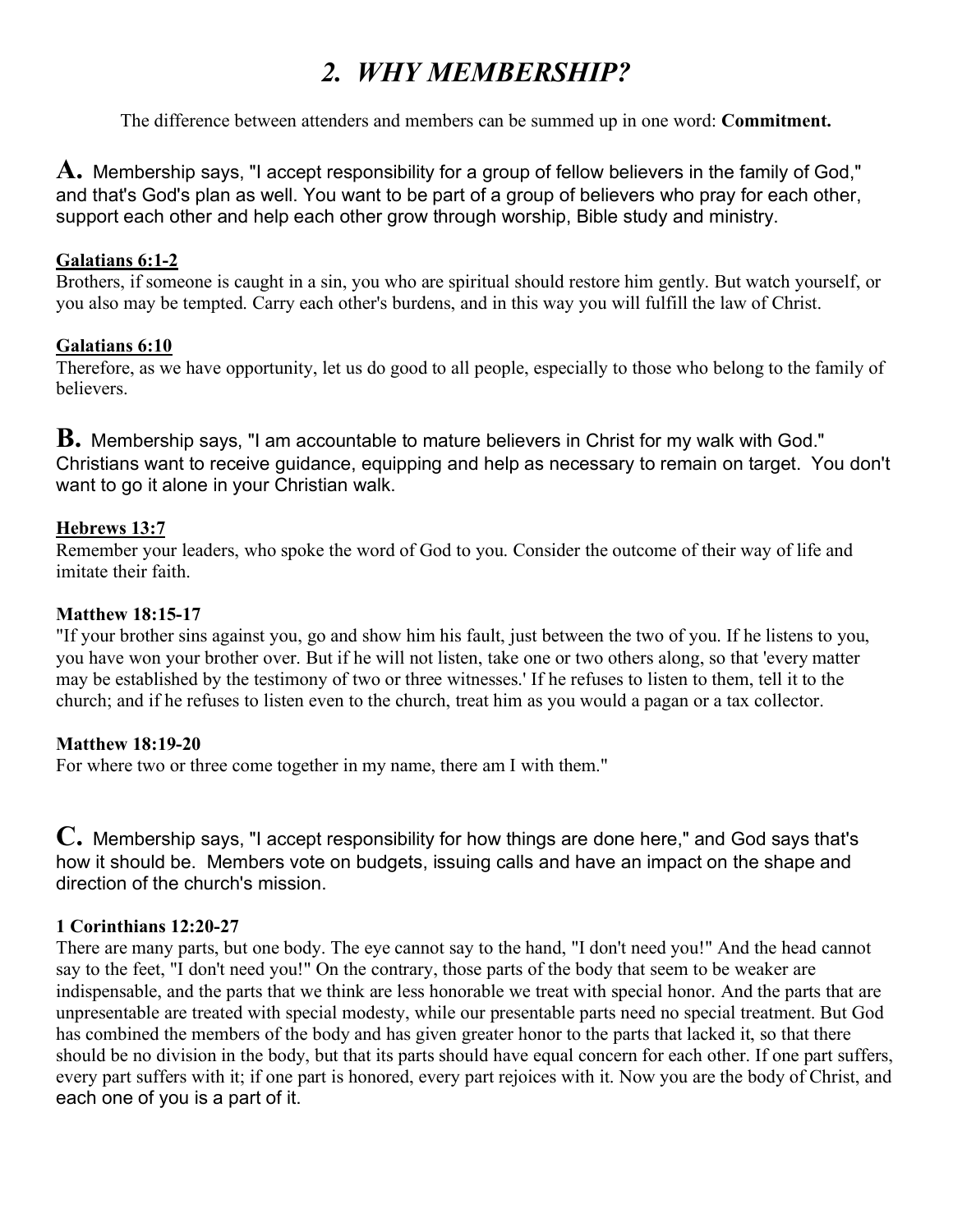We never ask church members to do more than the Bible clearly teaches. We only expect church members to do what the Bible expects every Christian to do. These responsibilities are spelled out below.

\*\* Having received Jesus Christ as my Lord and Savior and professing the same faith as this community, I join with Light of Christ to do the following:

### **1. Protect the unity of my church**

- \* By acting in love toward one another
- \* Be refusing to gossip
- \* By following the leadership of this church in doing the work of the Lord.
- \* By attending faithfully.

### **1 Peter 1:22**

Now that you have purified yourselves by obeying the truth so that you have sincere love for your brothers, love one another deeply, from the heart.

### **Ephesians 4:29**

Do not let any unwholesome talk come out of your mouths, but only what is helpful for building others up according to their needs, that it may benefit those who listen.

### **Hebrews 13:17**

Obey your leaders and submit to their authority. They keep watch over you as men who must give an account. Obey them so that their work will be a joy, not a burden, for that would be of no advantage to you.

### **Hebrews 10:25**

Let us not give up meeting together, as some are in the habit of doing, but let us encourage one another.

### **2. Pray daily for myself and my church.**

- \* I will pray twenty minutes everyday.
- \* I will pray for other members of this church for their well-being, protection, and guidance from the Holy Spirit.
- \* I will pray for the staff- pastor, teachers and secretary.
- \* I will pray for the unchurched to attend our services or bible studies.
- \* I will pray that God provides finances and people to run the ministries of Light of Christ.

### **Ephesians 6:18**

And pray in the Spirit on all occasions with all kinds of prayers and requests. With this in mind, be alert and always keep on praying for all the saints.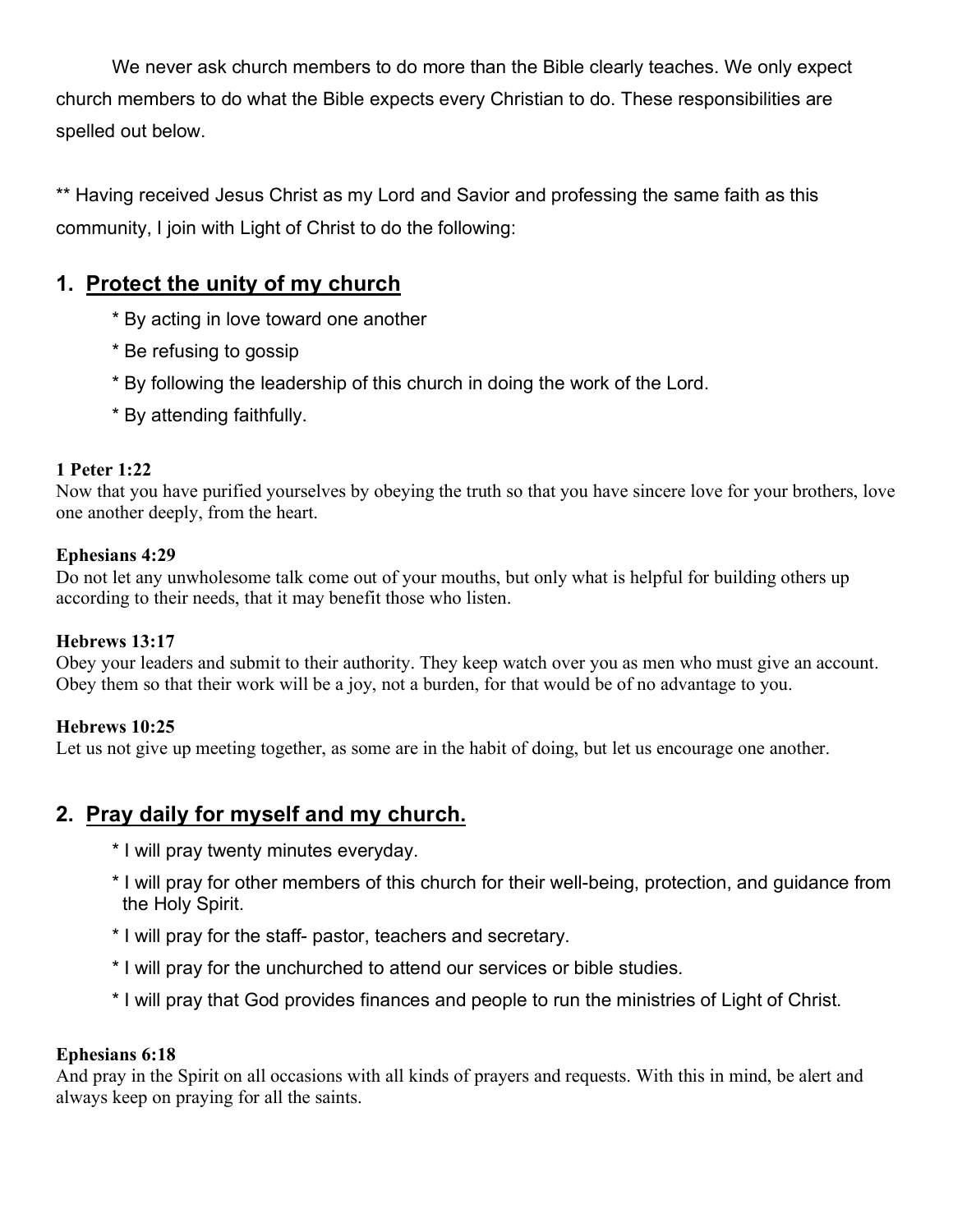### **2 Thessalonians 1:12**

We pray this so that the name of our Lord Jesus may be glorified in you, and you in him, according to the grace of our God and the Lord Jesus Christ.

### **James 5:16**

Therefore confess your sins to each other and pray for each other so that you may be healed. The prayer of a righteous man is powerful and effective.

### **Jude 1:20**

But you, dear friends, build yourselves up in your most holy faith and pray in the Holy Spirit.

### **3. Read scripture daily**

- \* I will read my bible for twenty minutes a day.
- \* I will live by the standards the Bible lays out for me.

### **2 Timothy 3:16-17**

All Scripture is God-breathed and is useful for teaching, rebuking, correcting and training in righteousness, so that the man of God may be thoroughly equipped for every good work.

### **4. Serve the ministries of Light of Christ**

- \* I will give of my time to help run or support the various ministries.
- \* By inviting the unchurced to attend.
- \* By warmly welcoming visitors to the church.

### **Matthew 28:18-20**

Then Jesus came to them and said, "All authority in heaven and on earth has been given to me. Therefore go and make disciples of all nations, baptizing them in the name of the Father and of the Son and of the Holy Spirit, and teaching them to obey everything I have commanded you. And surely I am with you always, to the very end of the age."

### **Luke 14:23**

"Then the master told his servant, 'Go out to the roads and country lanes and make them come in, so that my house will be full.

### **1 Peter 4:10**

 $10$  Each one should use whatever gift he has received to serve others, faithfully administering God's grace in its various forms.

### **Philippians 2:1-5**

If you have any encouragement from being united with Christ, if any comfort from his love, if any fellowship with the Spirit, if any tenderness and compassion, then make my joy complete by being like-minded, having the same love, being one in spirit and purpose. Do nothing out of selfish ambition or vain conceit, but in humility consider others better than yourselves. Each of you should look not only to your own interests, but also to the interests of others. Your attitude should be the same as that of Christ Jesus: